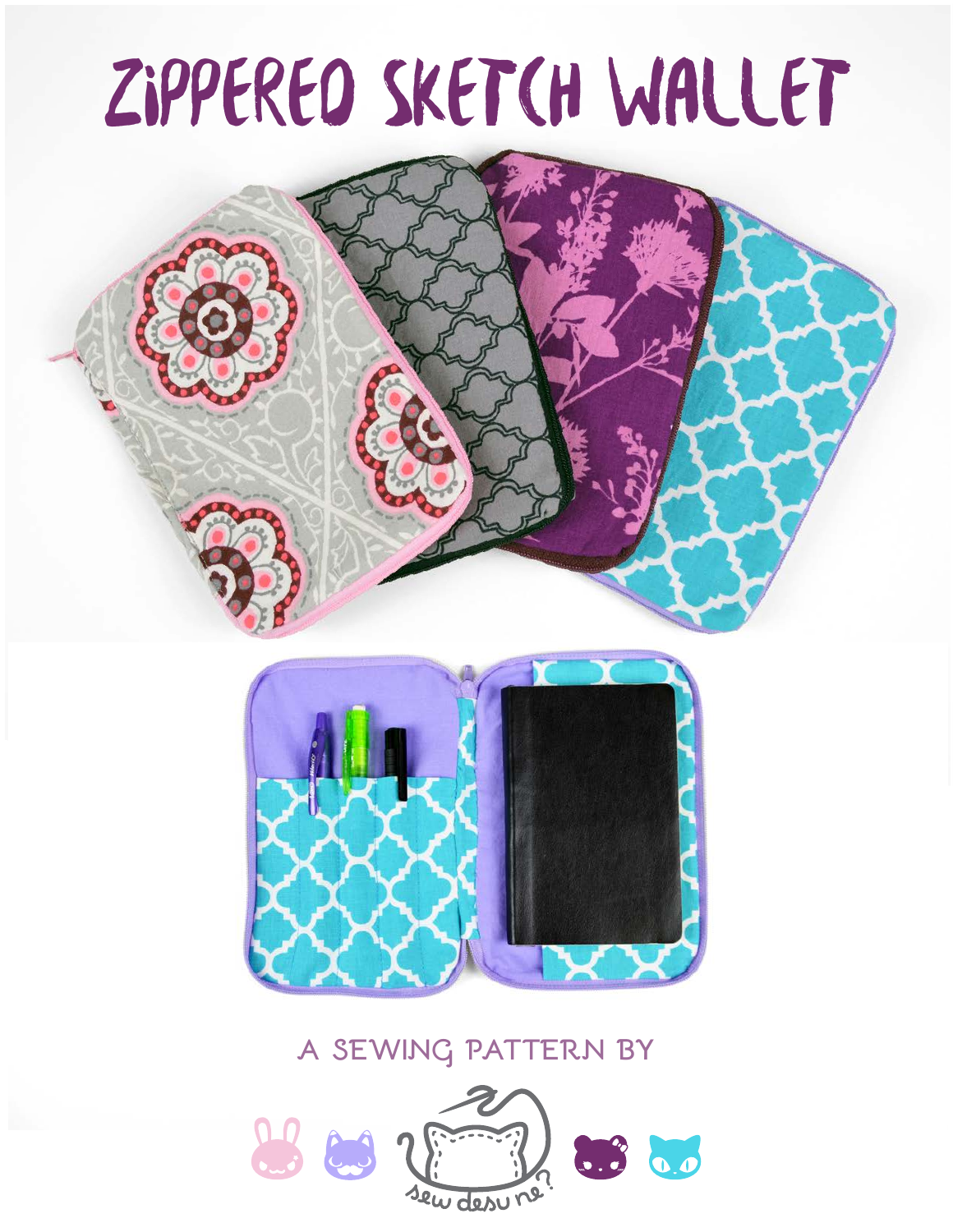sewing tutorial

## zippered sketch wallet

This project was inspired by my jealousy of my boyfriend's new sketch wallet -- a wallet for holding a tiny sketchbook and a set of pens/pencils so you're always ready to draw something. I knew I had to make one for myself, so I thought I'd see if this setup worked out for me.

#### $\Box$

In this project, the zipper is sewn right into the seam one wallet, 5" wide and 71/2" tall attaching the outer fabric and lining with no bound seams or raw edges. It takes some coordination, but it results in a nice clean finish!

makes:

## **materials & tools**

#### **before you begin:**

- **1.** Print out the project pattern, **pages 9-11**
- **2.** Assemble the pattern pieces by lining up the page markings (A1 to A2, B3 to B4, and so on)
- **3.** Lay out the pattern pieces on your fabric and interfacing and cut them out
- **4.** Mark the fabric pieces with the guidelines from the pattern

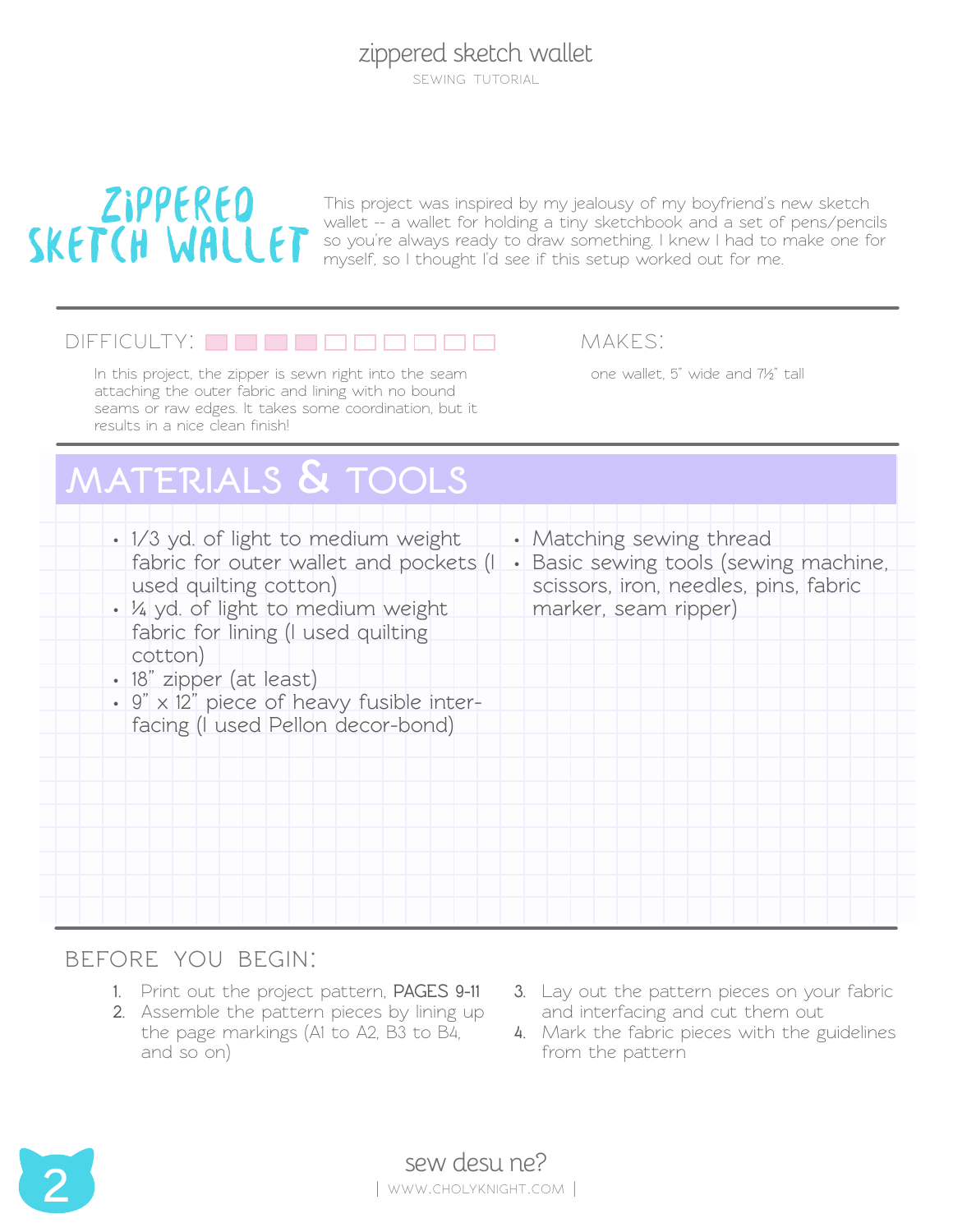sewing tutorial



Start by trimming your zipper to 18" long if it isn't there already.

Sandwich one end of the zipper between the two zipper tabs, right sides facing and short ends together. Sew the three layers together with a ¼" seam allowance.

**tip:** The zipper and tab will basically serve as the gusset or sides or the wallet. Without it, the wallet would just be a flat front and back.



Take the remaining two ends of the zipper tab and sandwich the other end of the zipper with them, just like the last step.

Sew them together as before, and if you've done it right you should have a complete ring, untwisted.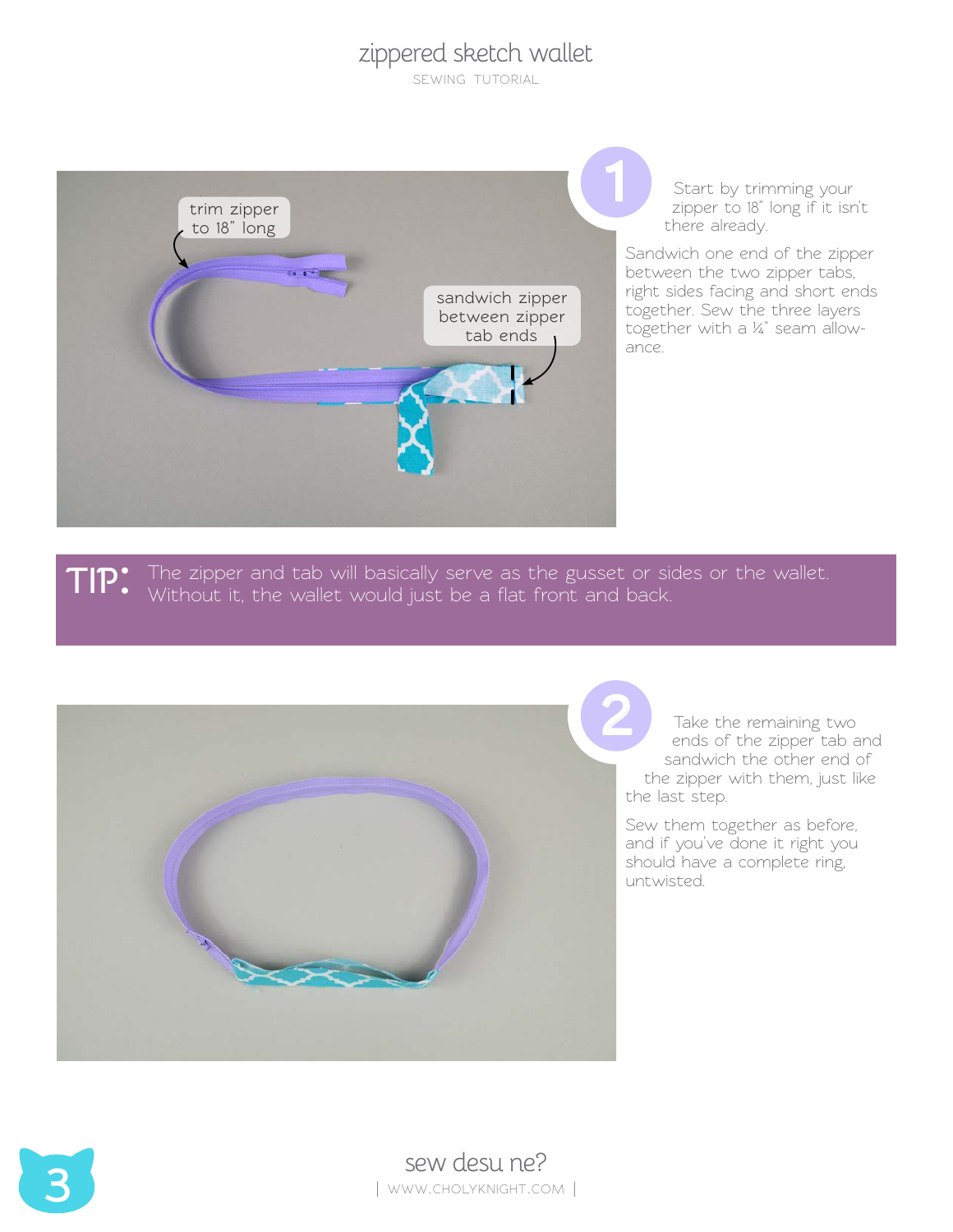sewing tutorial

When we attach the zipper to the front and back of the wallet, you'll want some extra security to make sure it all lines up correctly.

With your marking pen, mark 3/4" away from the zipper tab seam, then again 5¼" away from the seam. Do this on both sides.

These markings will indicate where the zipper will line up with the corners of the wallet.



Take your cut pieces of heavy interfacing and fuse them to your outer fabric front/back pieces at this time.

Center them on the wrong side of the fabric as shown, then fuse them completely before moving on.





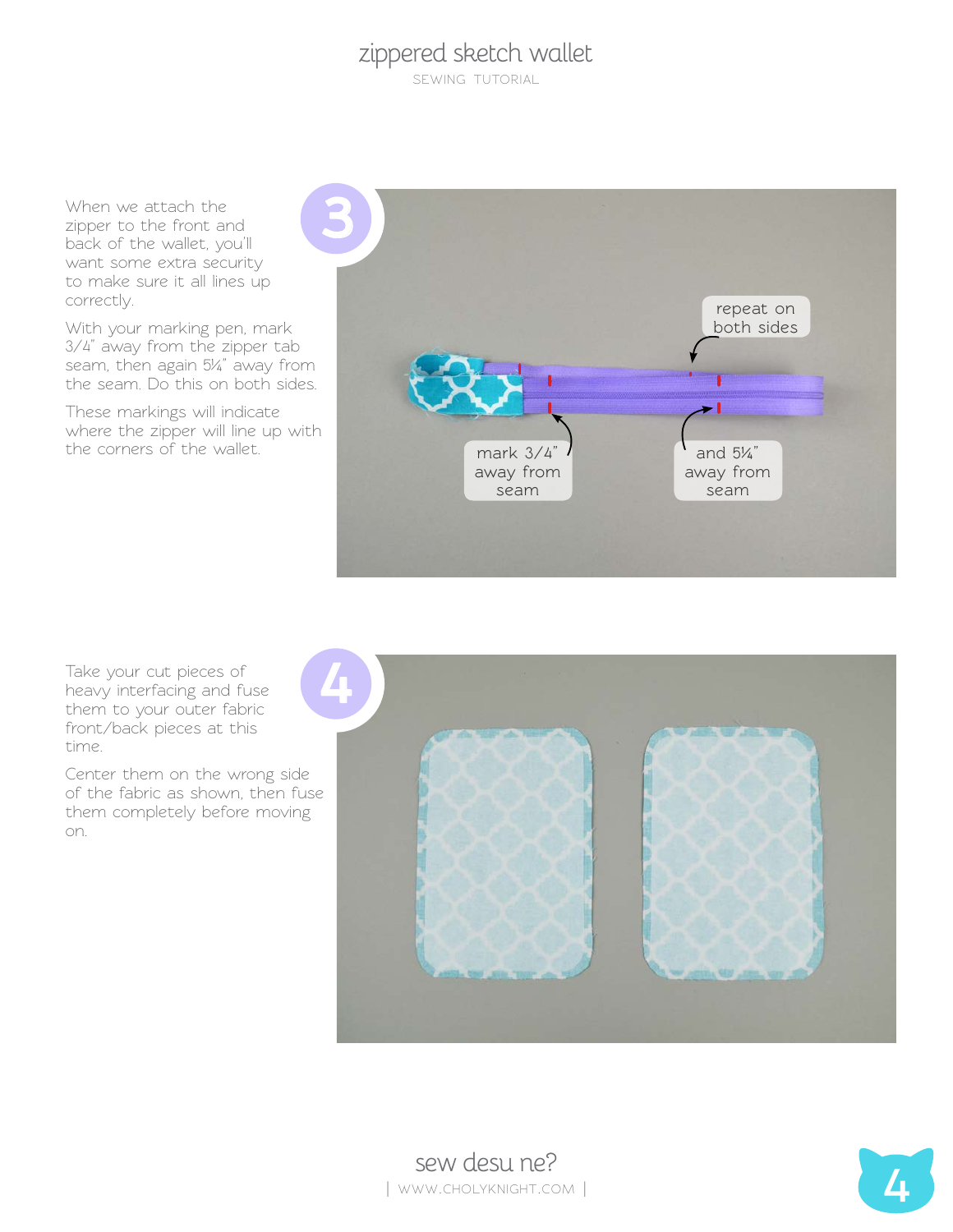sewing tutorial



If you haven't already, mark the circle markings and bottom notch markings from the paper pattern onto one of the front/back outer fabric pieces

Unzip the zipper (it's easier to work with this way, I think). Take one side and align it around the edge of one of the front/back pieces.

The zipper tab seams should match up with the circle markings from the paper pattern, and the markings you made in step 4 should match up with the corners. When everything is pinned, baste the zipper in place.

**tip:** The project will frequently mention the bottom notches found on the front/ back outer fabric and lining pieces. These are to be sure that your pockets are orientated correctly and on the correct side of the wallet.



If you haven't already, mark the bottom notch markings from the paper pattern onto your front/back lining fabric pieces.

Fold each pocket piece in half along the fold line with wrong sides facing. Align them with the lining pieces, matching up the bottom notches.

Baste the pockets in place along the edge of the lining pieces, leaving the folded edge free.

For pencil slots, sew extra lines 1" apart across the pencil pocket.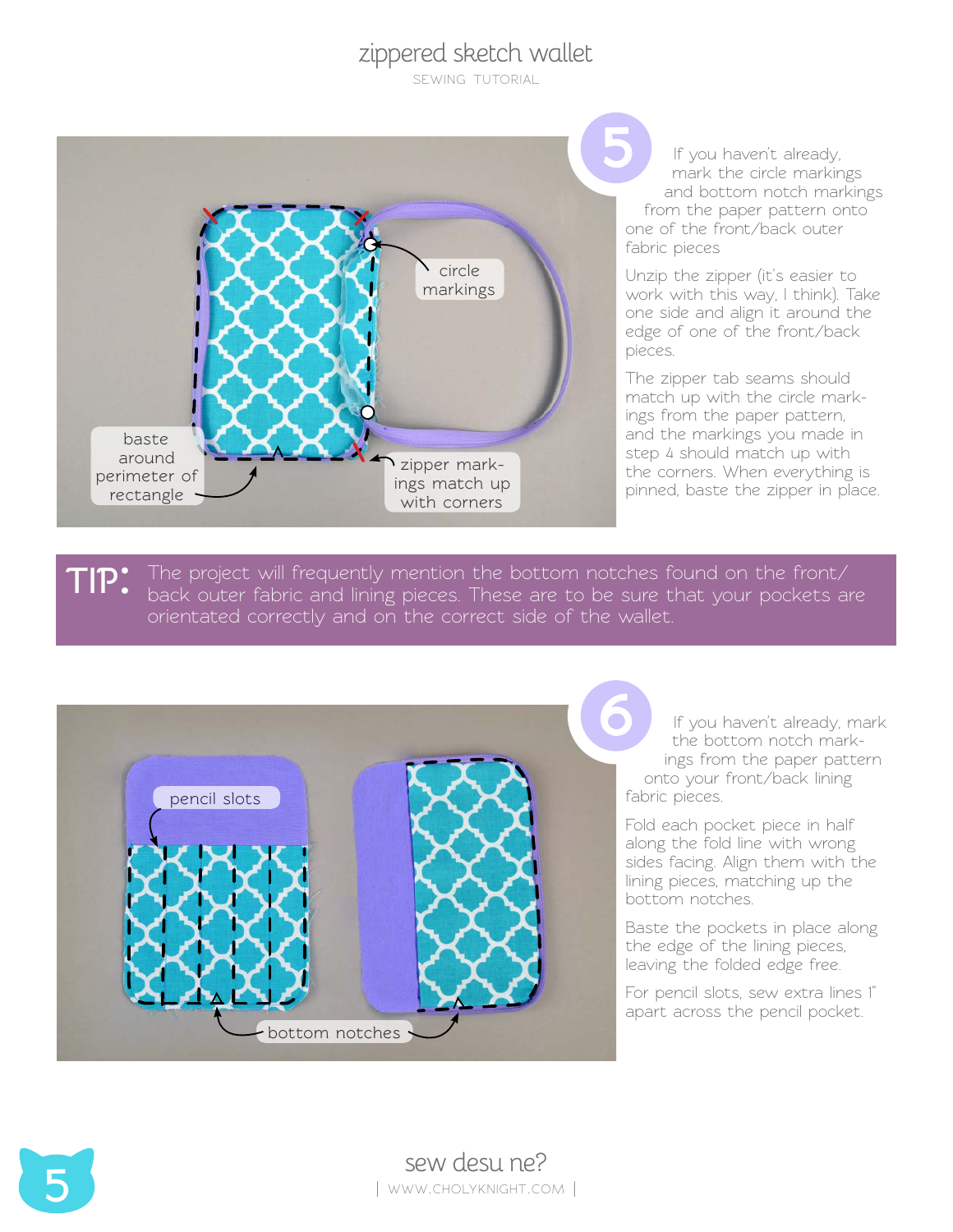sewing tutorial

Tuck the unsewn half of the zipper into the center of the front piece, then lay the sketchbook pocket lining piece over it, matching up the raw edges and the bottom notches. Everything should be tucked inside.

Leave an opening in the middle of the zipper tab, about 3" wide so you can turn it right side out. When everything is all pinned, sew around the perimeter of the rectangle, leaving that small opening.



Turn the piece right side out from the opening, then tuck under the seam allowance.

Sew the opening closed with a ladder stitch to keep things looking neat, or you could also sew it with an edge stitch.

This will now be the back of your wallet.



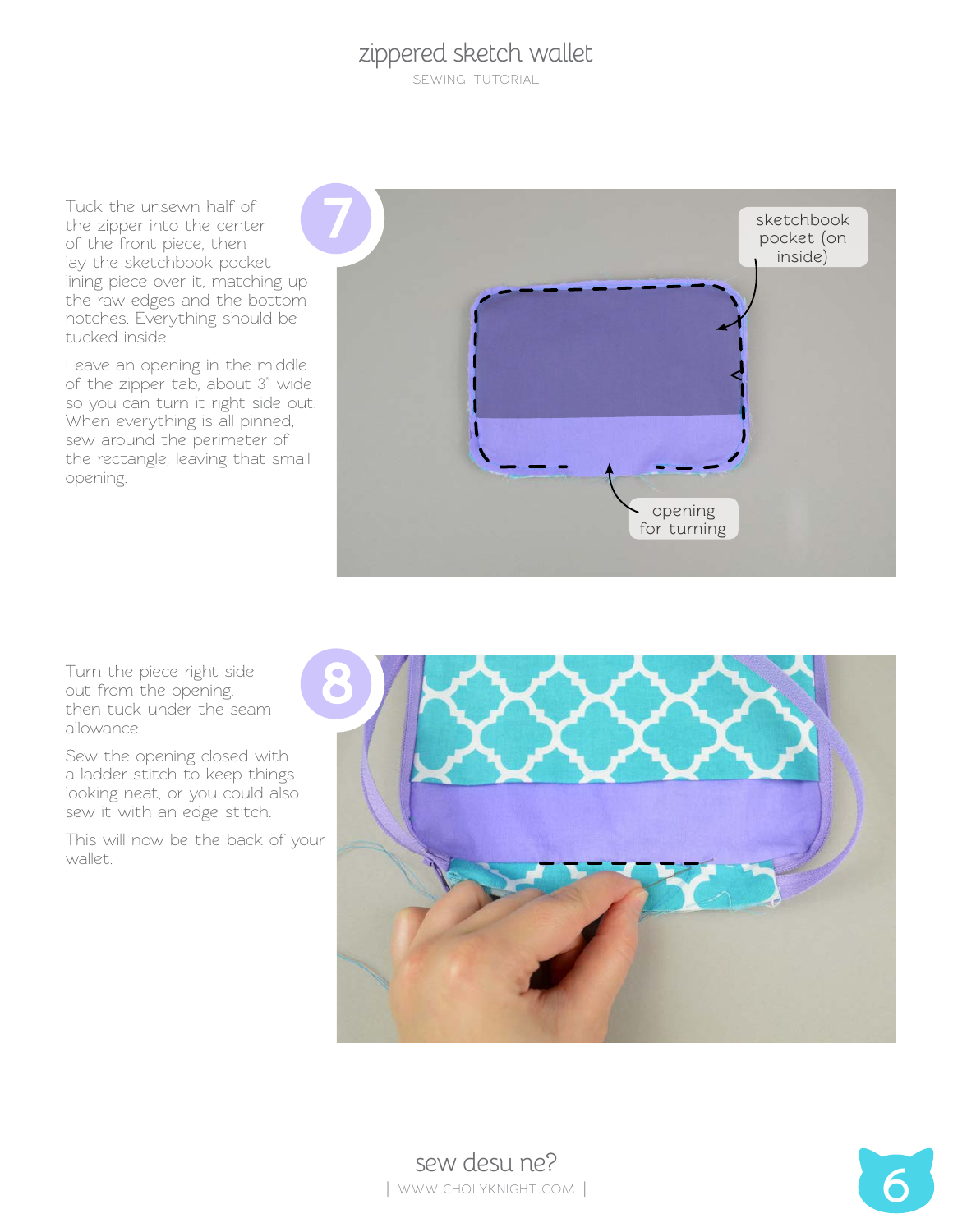sewing tutorial

**flip back onto front & tuck inside zipper**



Take the remaining edge of the zipper and align it around the remaining outer fabric piece -- this will be the front of your wallet.

Align the zipper tab with the circle markings and the zipper marks with the corners as in step 5. Be sure the bottom notches are both pointing in the same direction.

With everything all aligned, baste around the perimeter as before.

Flip the back of the wallet towards the front. Just like in step 7, tuck everything toward the center of the wallet front so you can access the zipper edge without sewing over anything else. Place the last lining piece on top and align the edges.

The lining side with the pencil pockets is placed right side down on top of the whole wallet, with the edge of the zipper matching up with the lining.

**pencil pocket, facing down**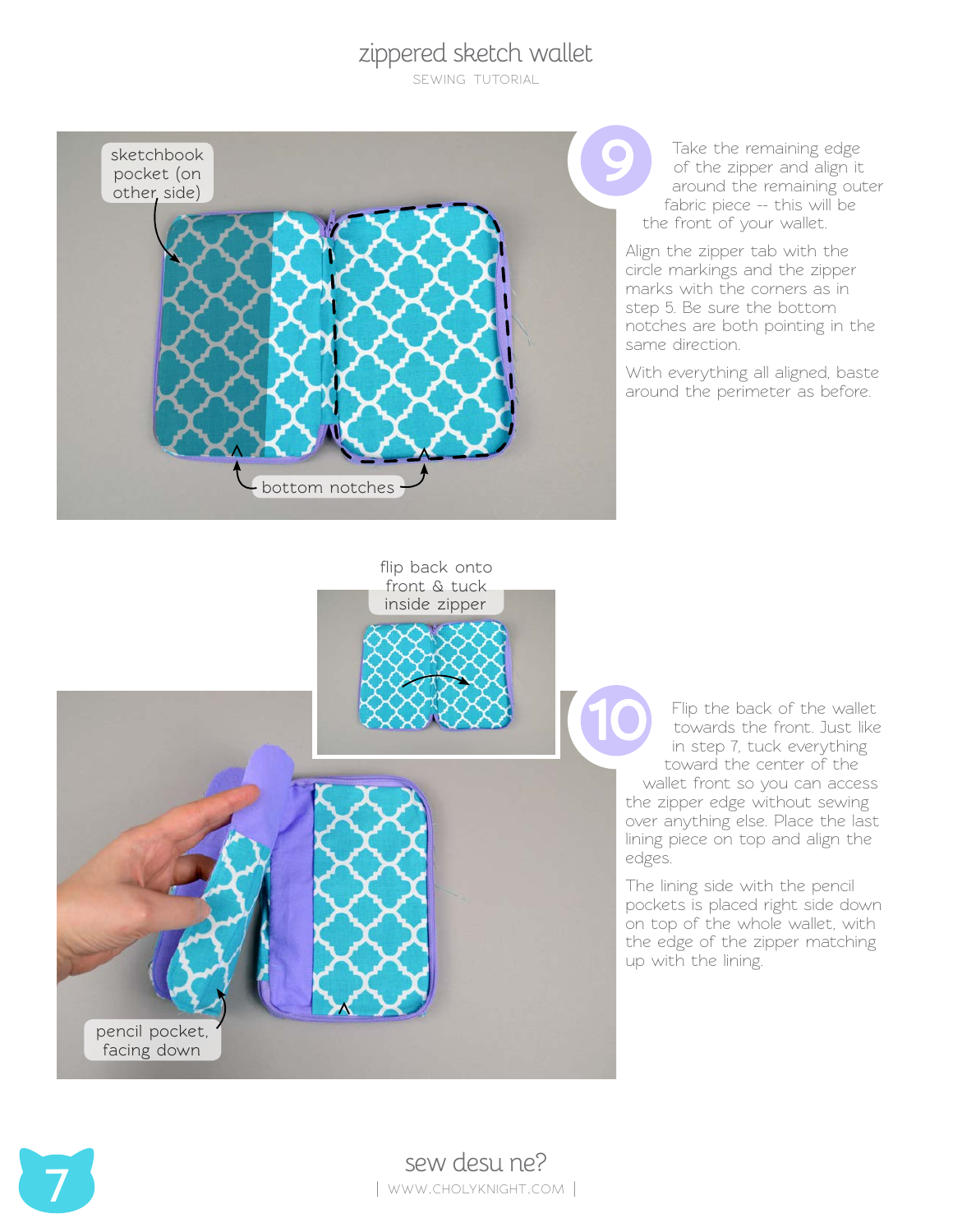sewing tutorial

With everything lined up it should look something like this. The other side of the wallet is tucked inside and out of the way. Around the edge is just the front lining, front outer fabric, and one half of the zipper.

Sew around the perimeter just like in step 7, also leaving a small opening at the zipper tab for turning right side out.



Turn the wallet right side out through the opening, then tuck under the seam allowance and sew it closed again as before.

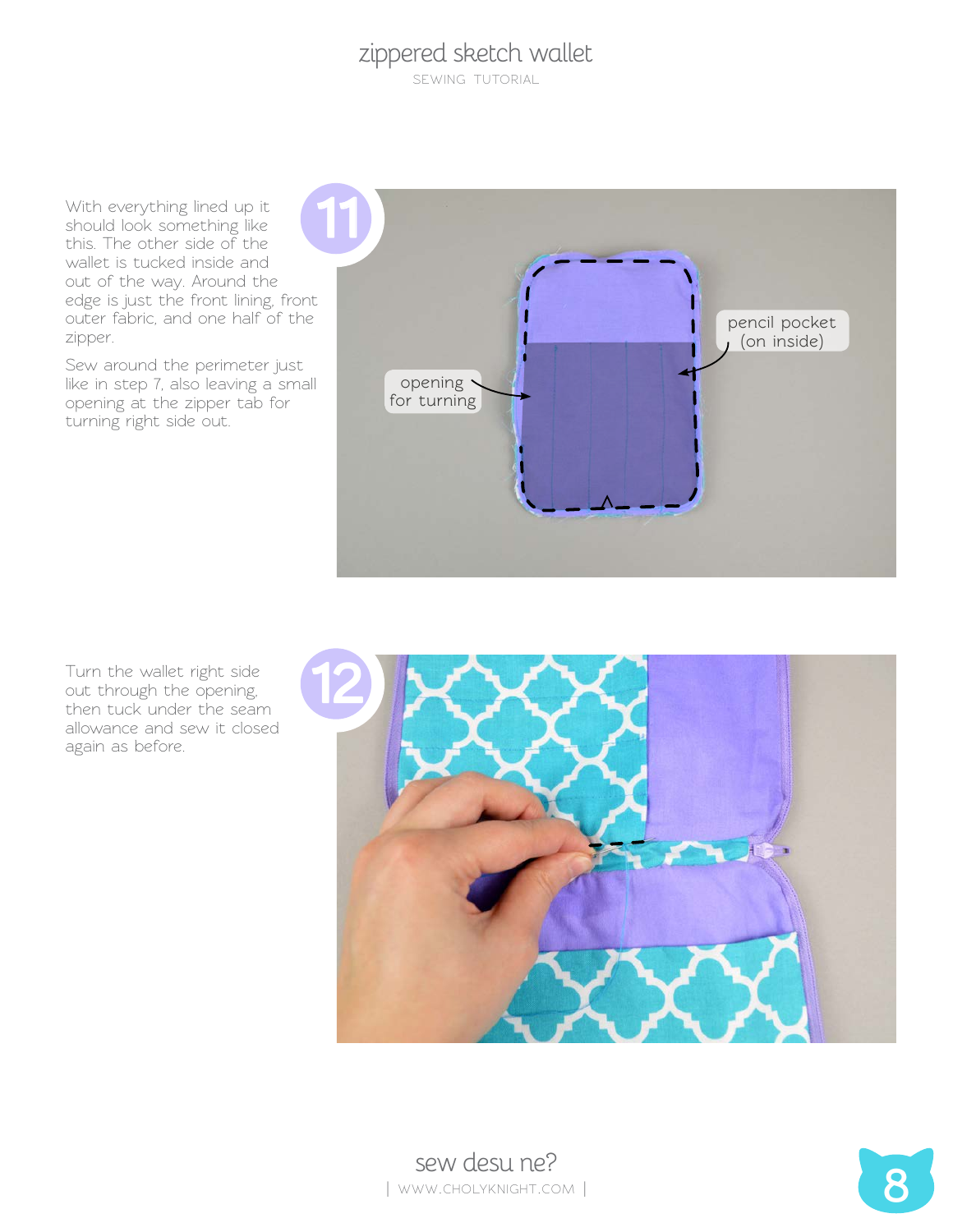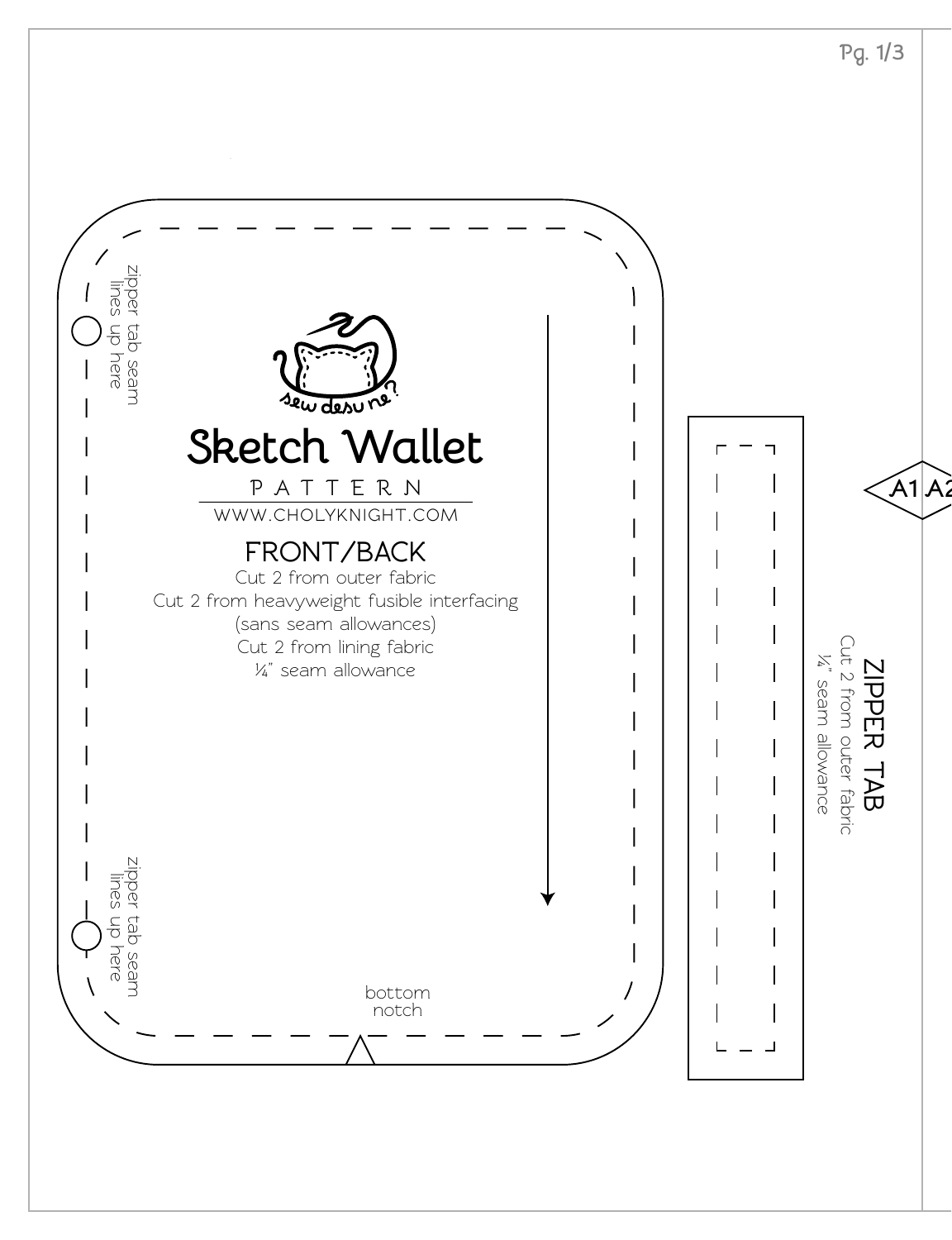